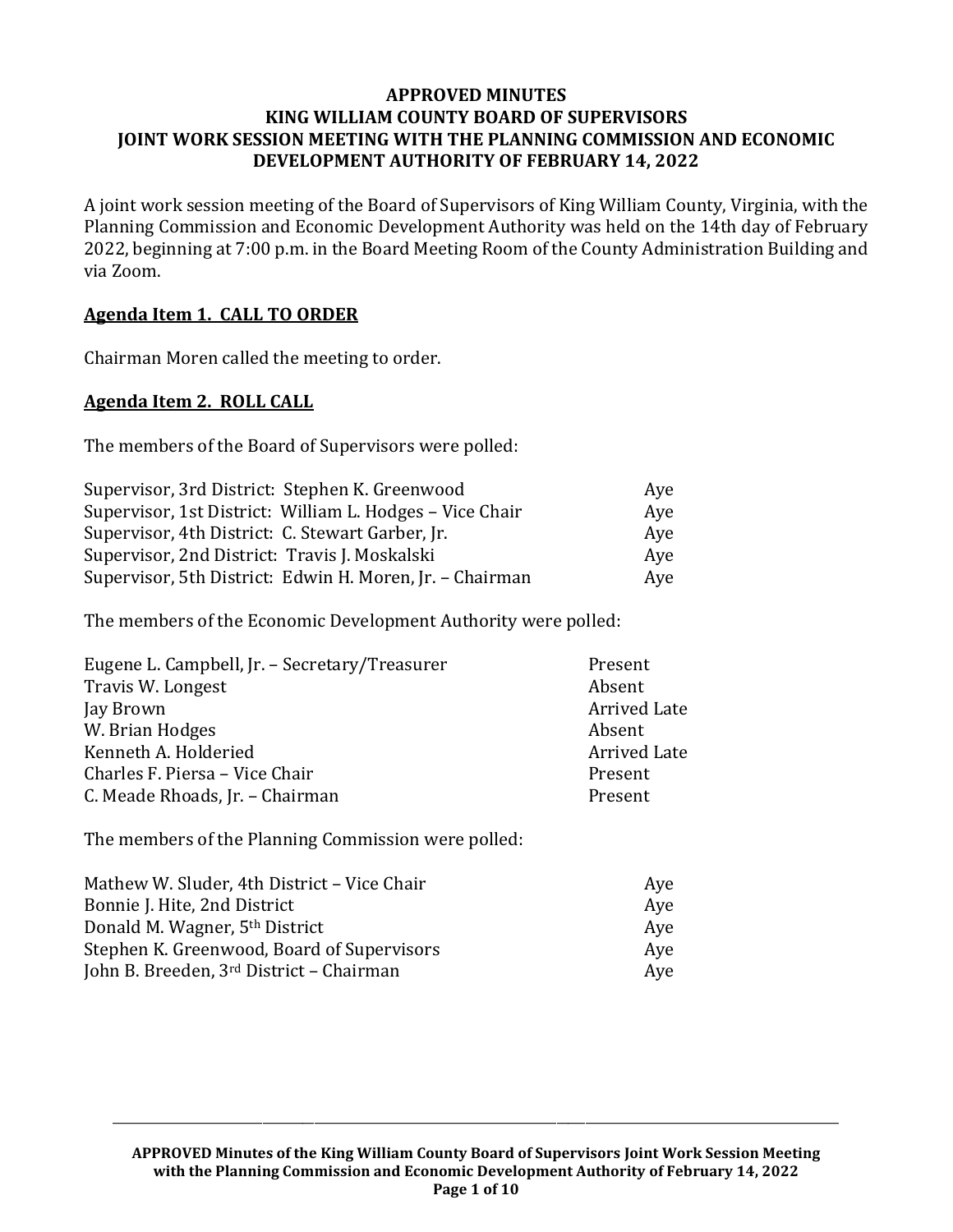# **Agenda Item 3. REVIEW AND ADOPTION OF AMENDED MEETING AGENDA**

Supervisor Moskalski moved for the adoption of the amended agenda for this meeting as presented; Vice Chair Hodges seconded the motion. The Chairman called for any discussion. The members were polled:

| Supervisor, 1st District: William L. Hodges - Vice Chair | Aye |
|----------------------------------------------------------|-----|
| Supervisor, 4th District: C. Stewart Garber, Jr.         | Aye |
| Supervisor, 2nd District: Travis J. Moskalski            | Aye |
| Supervisor, 3rd District: Stephen K. Greenwood           | Ave |
| Supervisor, 5th District: Edwin H. Moren, Jr. - Chairman | Aye |

## **Agenda Item 4. JOINT WORK SESSION MATTERS**

## **4.a. King William High School Career Technical Education (CTE) Program – Ryllee Lankford, CTE Specialist and Andrew Perego, Assistant Principal**

Ms. Lankford described the programs available to Middle and High School students in King William County. Multiple programs are offered through the High School, Bridging Communities Career & Technical Center/Governor's STEM Academy, and local business partners. An Emergency Medical Technician program is proposed for the 22-23 school year. There are currently 1,482 students enrolled in one or more CTE programs. Mr. Perego said a Comprehensive Local Needs Assessment will be completed to examine labor needs in the local community and needs in the school division.

Supervisor Garber asked how many programs are at the High School and how many have to leave the school. Ms. Lankford said only the Tech Ctr./Governor's Academy, welding, and cosmetology students leave the school. She said the program is looking for more local business partners to offer programs.

Supervisor Garber asked if local businesses request what they want. Ms. Lankford said they have a co-op program and work with businesses where students are already employed. Sometimes they'll get requests from businesses asking for students interested in an internship or summer job.

Supervisor Garber said someone from Nestle Purina asked what the Public Schools were doing regarding technical training. Ms. Lankford said they perform assessments to see if new programs and opportunities have a proven growth rate large enough for the CTE Program to invest money in.

EDA member Brown asked how they are interfacing with the Workforce Development Board. Ms. Lankford said this is the first year they've completed the assessment and they have an individual who comes in, Ms. Gray. Mr. Perego said they are still working to learn what's out there. He said there used to be a push for college now it's a push for developing the workforce. They are just getting started working with the WDB.

Vice Chair Hodges asked what grades participate in the program. Ms. Lankford said the official start is in  $5<sup>th</sup>$  grade. In King William County, the program starts in  $6<sup>th</sup>$  grade.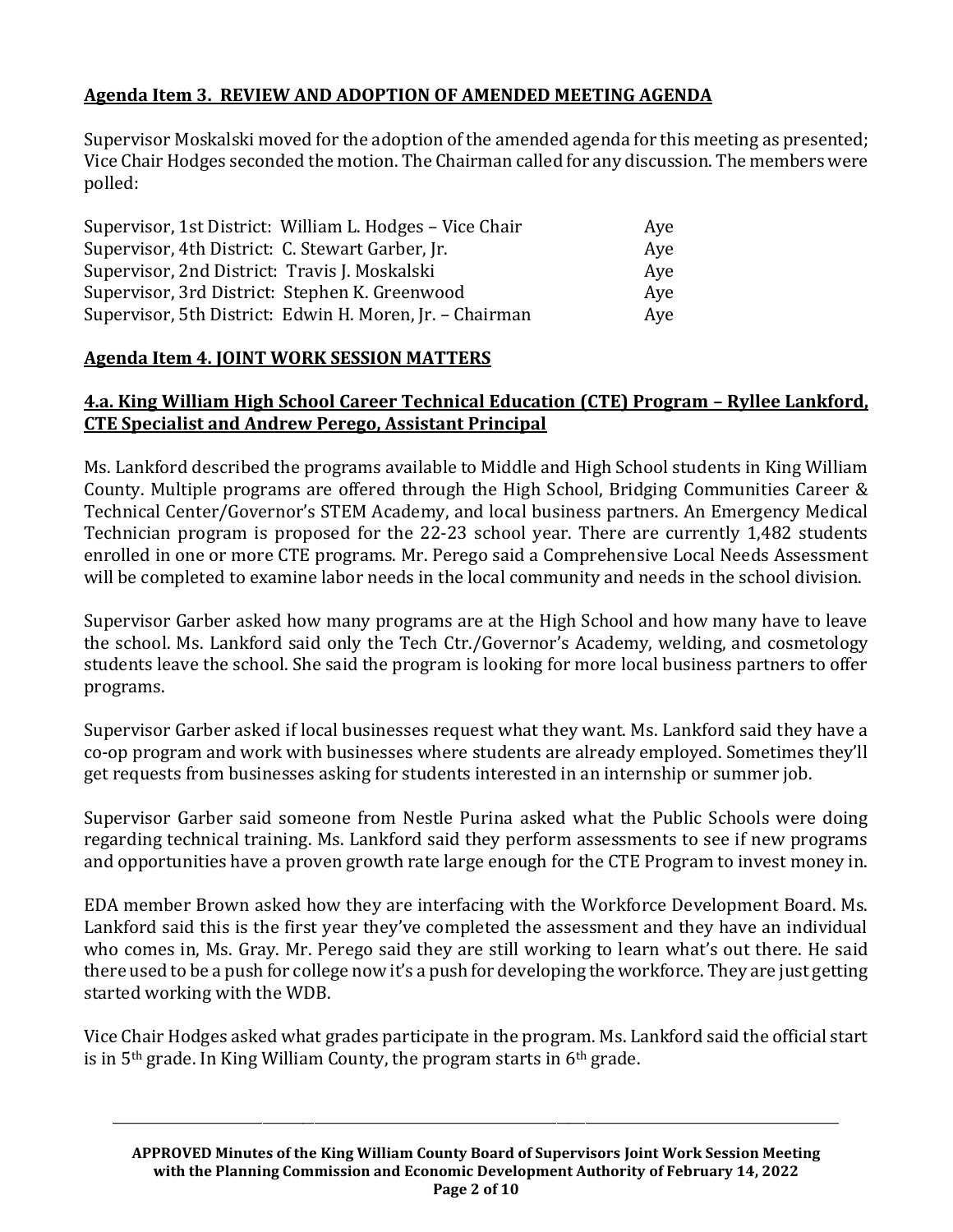Supervisor Moskalski said they had a small engine student with them last summer through the Bridging Center who they since hired. He's been working with them for over a year now.

Chairman Moren asked if there were incentives for businesses and if background checks were performed. Ms. Lankford said she personally speaks with all interested businesses and vets them. She said students who intern for the businesses go through the same hiring process as any other employee. Mr. Perego said there is a lengthy process they go through to create school-businesswork-based learning programs.

EDA Chairman Rhoads asked if some CTE programs were more utilized than others. Ms. Lankford said the agriculture program is big in King William County. The sports medicine program is growing. The CTE program utilization has been correlating with the areas of career growth in the state.

Planning Commission member Sluder asked if employers send people to the school to work with the students. Ms. Lankford said yes. It is their goal to expand those opportunities but it has been limited by COVID restrictions. She said some kids know what they want to do but she'd still like them to be exposed to a variety of options. She said they need the community's help to do this.

EDA member Campbell asked if they hold job fairs. Ms. Lankford said yes, but they've not been able to do them live due to COVID restrictions. They also have a job-shadowing program.

Planning Commission Chairman Breeden asked if there has been any growth in computer-related fields. Ms. Lankford said they are seeing more interest in the medical fields right now. There is about a 10% need for in-house computer learning.

Supervisor Moskalski said a recent MPPDC survey showed kids were leaving the area to pursue healthcare jobs and those over age 65 were also leaving the area because there is shortage of health care providers in the district.

Chairman Moren asked Ms. Lankford to describe the funding used to support this program. Ms. Lankford said they are primarily funded through Perkins and other state and federal grants based on needs. These funds cover equipment, organizations, and teacher professional development.

Chairman Moren asked the Planning Commission and Economic Development Authority to each assign a member to act as a liaison to the CTE program.

## **4.b. Comprehensive Plan Update & Land Use Maps – Evie Slone, Hill Studio**

Ms. Slone went over the project timeline and said we are currently in the Draft Comprehensive Plan phase. She said the Comprehensive Plan is a guide for how the County invests public money, manages land use in the future, and uses the CIP for public facilities. She said the most in-depth portion of the Plan is the "King William County Today and Tomorrow" section. The Vision & Goals section contains the Vision - based on citizen and staff input and feedback, and the Goals are how the Vision will be implemented.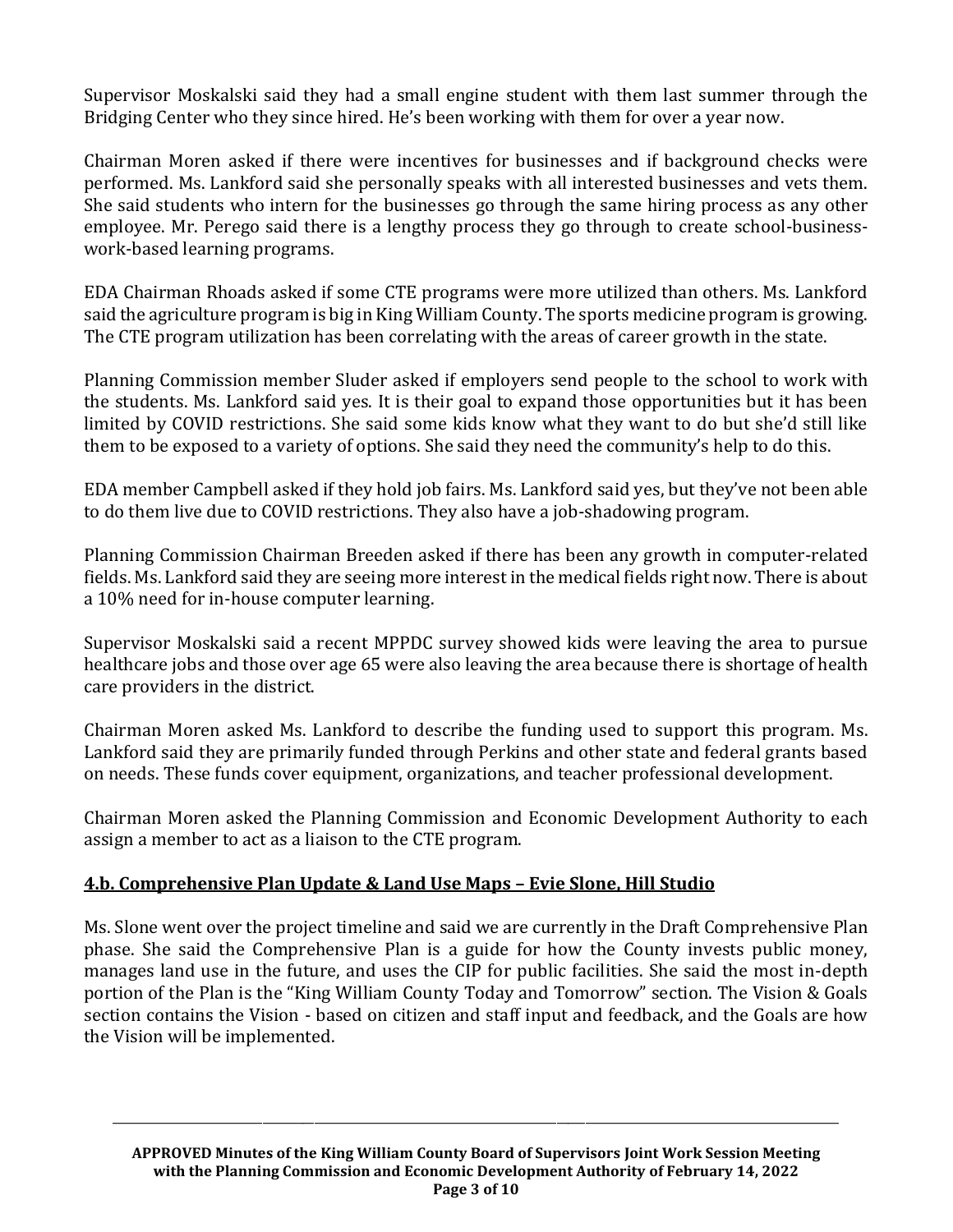Public input is still being sought. Citizens can share their feedback by completing the Citizen Survey (link on the County website), emailing Sherry Graham, Director of Planning, at [sgraham@kingwilliamcounty.us,](mailto:sgraham@kingwilliamcounty.us) and attending/speaking at the Public Hearing scheduled for March 10<sup>th</sup> at 7pm in the County Administration Building Board Room. Copies of the Draft Plan are available from the public library and Planning Department and can be downloaded from the County website.

There is advice on Rural Corridor Preservation along Route 360 which includes setbacks and coordinated entrances to businesses. A roundabout is recommended at the intersection of Routes 360 and 30 and focused growth in the Central Garage area. A Courthouse Village is recommended which could possibly include a higher-education partner and farmer's market. The possibility of a public/private venture to redevelop Commerce Park was given as an example.

For all potential ventures, Ms. Slone said developing relationships with implementation partners was essential to make these things a reality.

Ms. Slone said Future Land Use is key to implementation of the Comprehensive Plan. The Plan defines four Character Districts. The northern-most part of the County, "King's Forest", is marked by hilly, forested, and rural areas. "Crossing" is the area encompassing Central Garage and the Route 360/30 intersection. This area focuses on businesses and residential growth. The "Legacy" area continues to the southeast and contains grand farms and farmhouses and the Historic Courthouse area. The final Character District is the Town of West Point.

Ms. Slone stressed that the Comprehensive Plan is a guide, not a mandate, to manage future growth in the County.

EDA member Campbell asked what defined rural residential growth and where it would be located. Ms. Slone said these are smaller subdivisions which are low density and would be located where utilities are available. Mr. Campbell said he couldn't envision hotels being part of the Central Garage area. Ms. Slone said she thinks it's a great opportunity because there is no lodging in this area. She said it would be a smaller boutique hotel and probably not a large chain. Hill Studio's economist recommends investigating that further as there is a certain type of hotel that will fit the County.

EDA member Campbell asked if they had a vision of what the Prestley Park building could be used for as it is a landmark and the first thing you see as you enter King William County on Route 360 heading east. Ms. Slone said this is one of the most exceptional and striking entrances she's seen to a locality. She said it could possibly be a restaurant or brewery. It depends on the issues the building has. She suggested speaking with the owners or potential future owners about the importance and historical significance of Prestley Park. She also suggested an architectural study to provide options for use which then could be used to solicit a developer. Supervisor Garber said it was renovated and wasn't structurally suitable for a brewery. He suggested maybe a farmer's market.

Supervisor Garber asked if the ideas for Parks & Rec would require acquiring additional property. Ms. Slone said yes, depending on the County's concept for how it might be expanded. Mr. Garber said the Recreation Commission has talked about the possibility of a satellite park in the Courthouse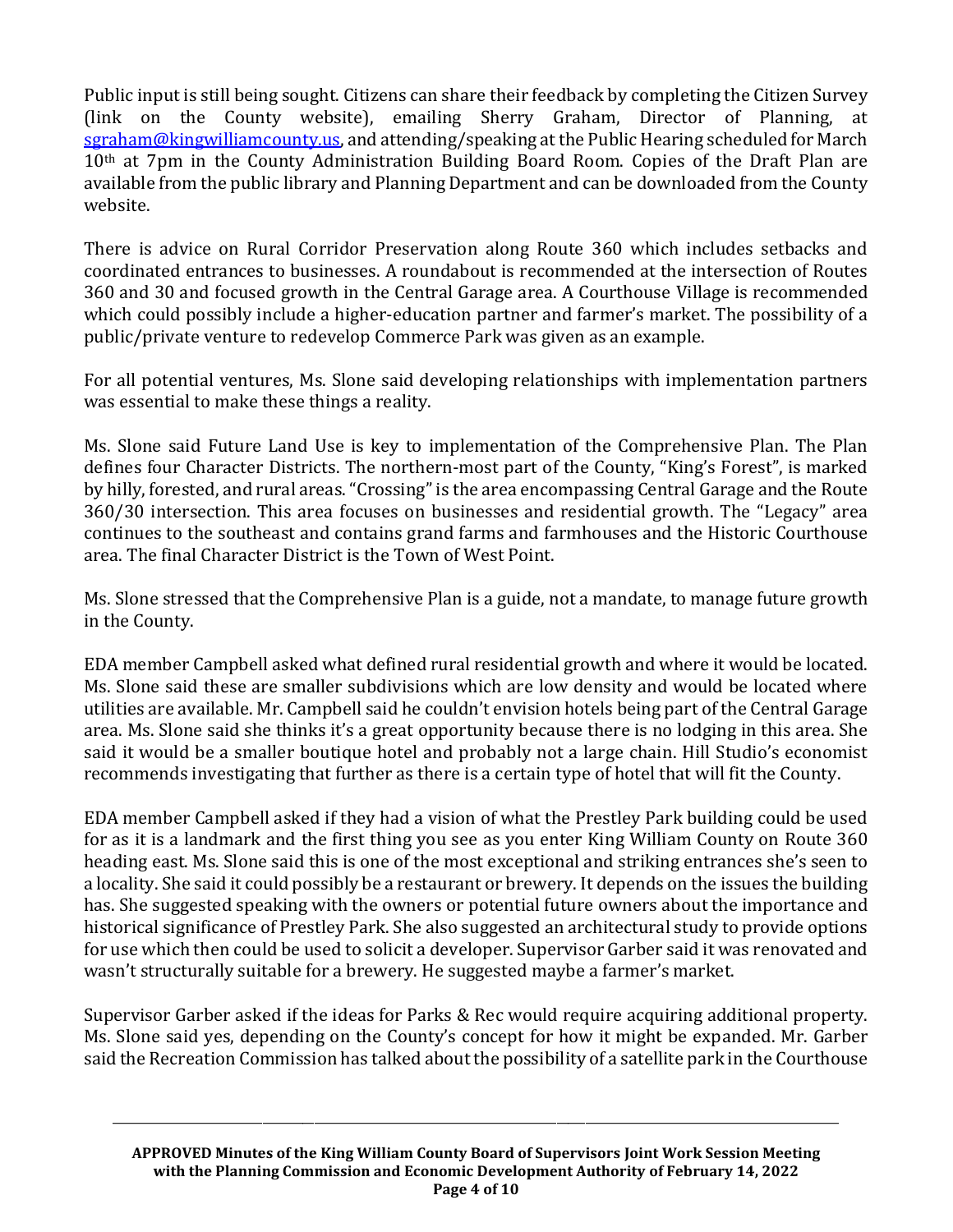area, perhaps with an amphitheater. Chairman Moren said the Recreation Commission should send these recommendations and ideas to Ms. Graham.

EDA member Brown asked what rural commercial is. Ms. Slone said this is the corner grocery store, Exxon on Rte. 30, Mom & Pop businesses, etc. She said the Planning Commission is interested in hearing from the EDA on ways to preserve the agricultural history of the County. She said subdivisions do not pay the bills and support services are needed in addition to subdivisions.

EDA Chairman Rhoads said density is important and asked about the demand for commerce-type of businesses. Ms. Sloan said their partner, Arnett Muldrow, looked at retail, not industrial. She suggested the consultant hired by the EDA, RKG Associates, look at those types of businesses such as small warehousing and manufacturing.

EDA Chairman Rhoads asked about retail leakage and said RKG has a different view than that expressed in the draft Plan. EDA member Brown said RKG is saying to focus on the Mangohick area due to its proximity to I-95 with things such as warehousing, manufacturing, light industry, and healthcare. As far as where things should go, RKG is saying Mangohick whereas the Comp Plan is showing the 360 corridor. Mr. Rhoads said RKG was showing retail leakage of \$170 million and, if we anticipate a 20% recapture, the only business to focus on is restaurants and keeping residential areas very dense.

Planning Commission member Sluder said there is also a significant leakage of commuters and workers. He said a joint venture with the schools is important to develop the workforce in order to get industries in the County to hire people from within the County first to keep them here.

EDA Chairman Rhoads said RKG recommends targeting businesses with less than 50 employees, possibly a meat processing plant. The EDA is hoping to get some specific actionable objectives for development.

Planning Commission Chairman Breeden said the future land use maps need to reflect the EDA's findings as well. Chairman Moren suggested a joint meeting between the EDA and Planning Commission, possibly at the EDA's March 9th meeting.

Chairman Moren asked the cutoff date for comments for the Comprehensive Plan. Ms. Slone said by the end of March. She said the land use maps continue to be tweaked. Chairman Moren said the EDA and Planning Commission need to be on the same page. Mr. Brown said RKG took Hill's numbers and went further into economic development.

EDA member Holderied said he likes the proposed landscaping and walking trail ideas along Route 360 and asked how other counties pay for this. Ms. Slone said there is some funding available through DHCD categorized for revitalization plans. She said Aylett might be eligible for this. David Hill said there are also programs available through VDOT.

EDA Chairman Rhoads asked how dense development needs to be to support walking trails, etc. Ms. Slone said there is a median density residential table and 6-12 dwelling units per acre would be the maximum for King William County. She said other amenities need to be there too, not just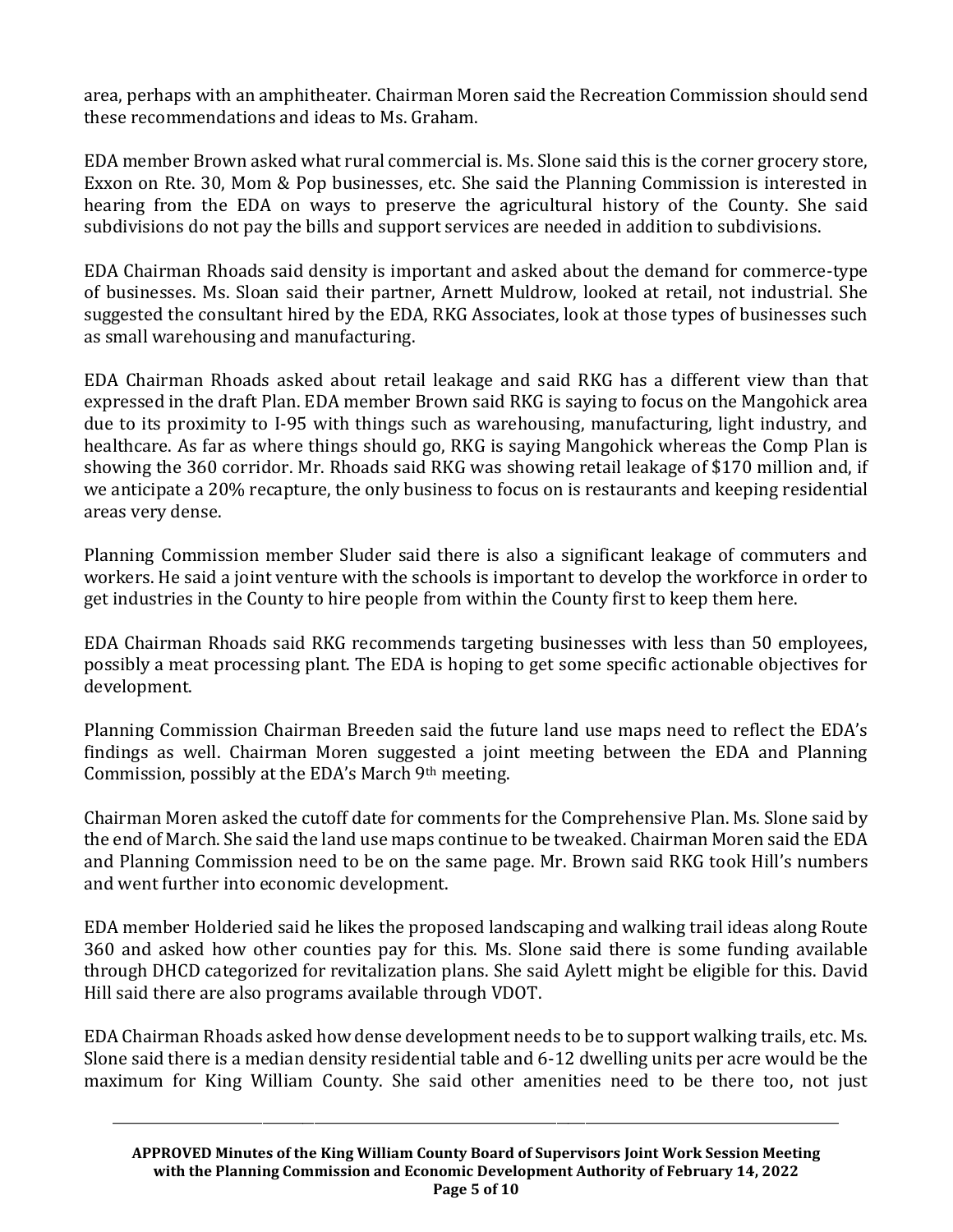residences. Mr. Hill said the sidewalk metric is  $\frac{1}{2}$  mile radius from residential areas. He said they are not interested in developing sidewalks no one will use. You must look more at the specific development and develop a walking plan to suit the district. Mr. Rhoads asked if there is an opportunity on Sharon Road by the schools. Mr. Hill said yes. Ms. Slone said sidewalk use is changing dramatically. The focus is changing from recreational and scenic walks to being able to walk to amenities like shopping and restaurants rather than driving. Planning Commission member Wagner said the Plan addresses residential, mixed-use areas which can make a community a destination. Chairman Moren suggested this could be addressed more in-depth at the joint EDA/PC meeting.

The Planning Commission and Economic Development Authority Boards adjourned at this time.

# **Agenda Item 5. WORK SESSION MATTERS**

# **5.a. Borrowing Prospects for School Capital Projects – James Sanderson, Davenport & Company**

Mr. Sanderson presented scenarios for borrowing to address critical capital projects identified by King William County Public Schools over the following several years. The scenarios presented demonstrated the fiscal impact of the financing of certain types of projects by the County and ways to strategically add debt.

For the Hamilton-Holmes Middle School Project, Mr. Sanderson said the Schools are looking at available grant funding.

Mr. Sanderson said the short-term interest rates may be going up soon. Chairman Moren asked if inflation factors into it. Mr. Sanderson said yes, as does the current situation in the Ukraine.

The figures presented assumed funding projects over time through VPSA (Virginia Public School Authority) borrowings. Chairman Moren asked if there were alternative funding sources. Mr. Sanderson said yes but VPSA will be the lowest interest rate you can get. He said we could go to others if the timing doesn't work with VPSA but the interest rates could be a bit higher.

Supervisor Greenwood asked if it might be wise to borrow more now at the lower interest rate. Mr. Sanderson said yes; however we can only borrow what we expect to spend within the next three years. The figures shown also assumed a 20-year borrowing term but it could be done for longer.

Supervisor Garber asked Dr. White if the schools were asking to replace the track at the High School before. Dr. White said no, that was not included in the previous presentation, however the current track is crumbling. He said it is not an immediate need. The track may be unusable in five years.

Supervisor Garber asked where the shared garage with the County is proposed to be located. Dr. White said behind the current courtyard possibly.

Dr. White said they are looking at state contracts for the needed HVAC repairs which could provide lower pricing and allow them to do more repairs for the same amount as the previous ABM quote.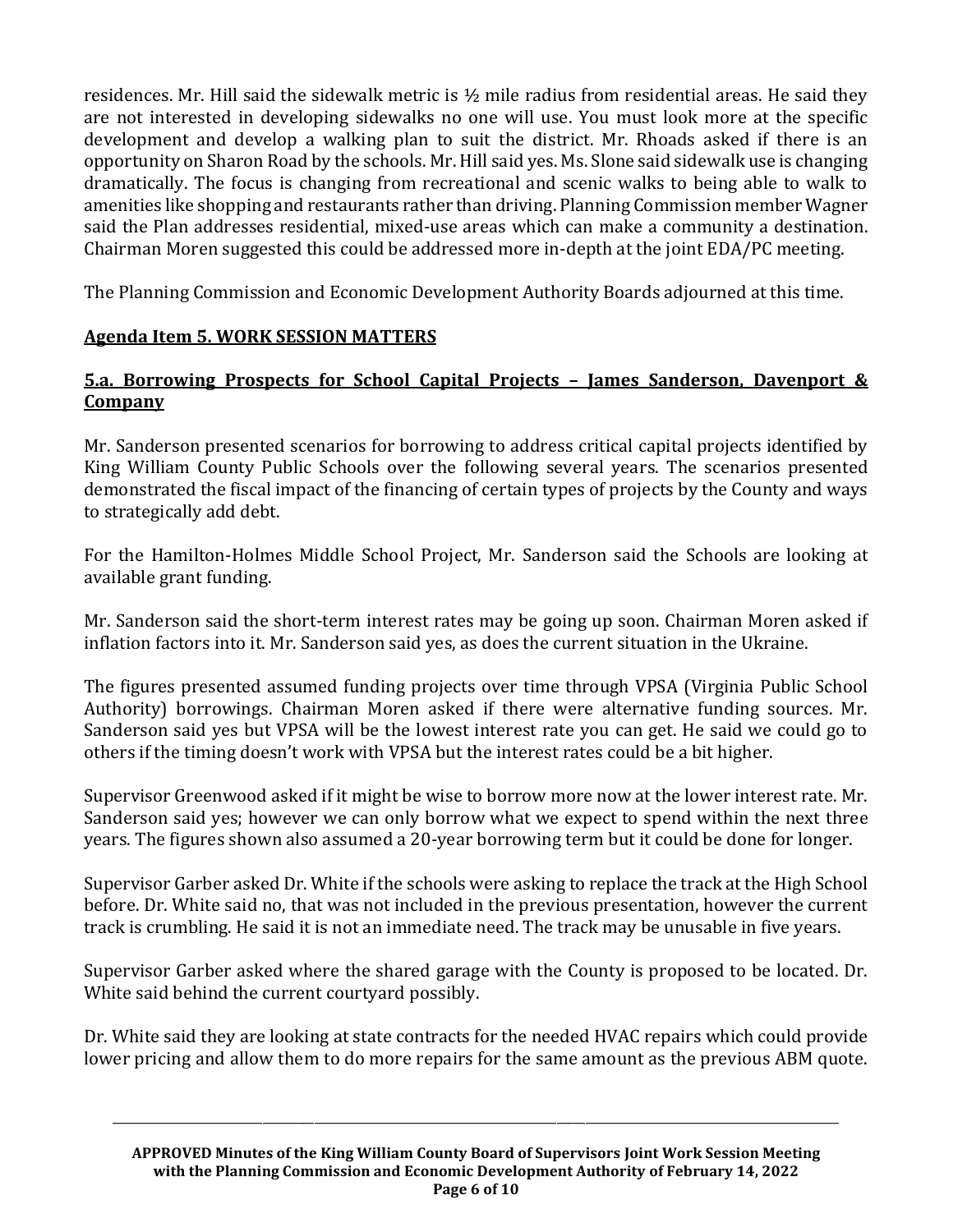He said they are on a tight timeline to be able to get it done this summer while schools are closed. He said they prefer not to do it while school is in session but it could be done if necessary.

Chairman Moren asked if the needed materials were available for the repairs. Dr. White said they are very hard to get and they may have to do the repairs themselves in order to get it done this summer.

Supervisor Garber asked if the 20-year bond was within the life cycle of the new HVAC units. Dr. White said they have a 20-25-year life cycle. Vice Chair Hodges said he thought it was 15 years .Dr. White said it is, but they stretched it with internal maintenance efforts. Vice Chair Hodges said this could not be relied on. Mr. Sanderson said a tax analysis had to be done to determine what can be borrowed and for how long based on the equipment's life cycle.

Supervisor Garber asked how old the track is. Kathy Morrison, School Board President, said it was installed in 2003.

Chairman Moren asked if the County has a credit rating. Mr. Sanderson said King William County does not have one; it is a debt profile rating. The rating looks at fund balance, debt to assessed value, and how quickly you repay debt. He said the County is in a good position with all of these factors.

Supervisor Moskalski asked about the County's own development and infrastructure needs. Mr. Sanderson said the utilities projects should pay for themselves however, we should be prepared for a situation where connection fees are not as high as they are now.

Supervisor Moskalski asked about the other things discussed tonight with the Comprehensive Plan. Mr. Sanderson said the same analysis can be done for those needs. Mr. Hudgins said the school projects would be paid out of the school division's budget and the County's out of the County's budget. He said both were looked at separately with Davenport. Mr. Sanderson said the \$2 million decrease in debt would allow us to fund approximately \$25 million in projects.

Vice Chair Hodges asked if a decision was needed tonight. Dr. White said the School Board has to vote at their meeting tomorrow. Mr. Sanderson said no action is required of the Board tonight other than allowing the School Board to submit the application to VPSA. There was no obligation to the County until after VPSA approval was given. A Public Hearing would then need to be held on March 28th.

Supervisor Garber asked what about the other projects not covered by the initial \$5 million. Dr. White said they are hoping to be able to get more projects done with the \$5 million by utilizing state contract pricing.

Supervisor Greenwood asked if they could apply for more through VPSA initially and then decide on the exact amount once the application is approved. Mr. Sanderson said borrowing at the lower interest rate could save abut \$20,000/year in interest. He said the School Board has to put a dollar amount in the application and the County can decide the amount on March 28th.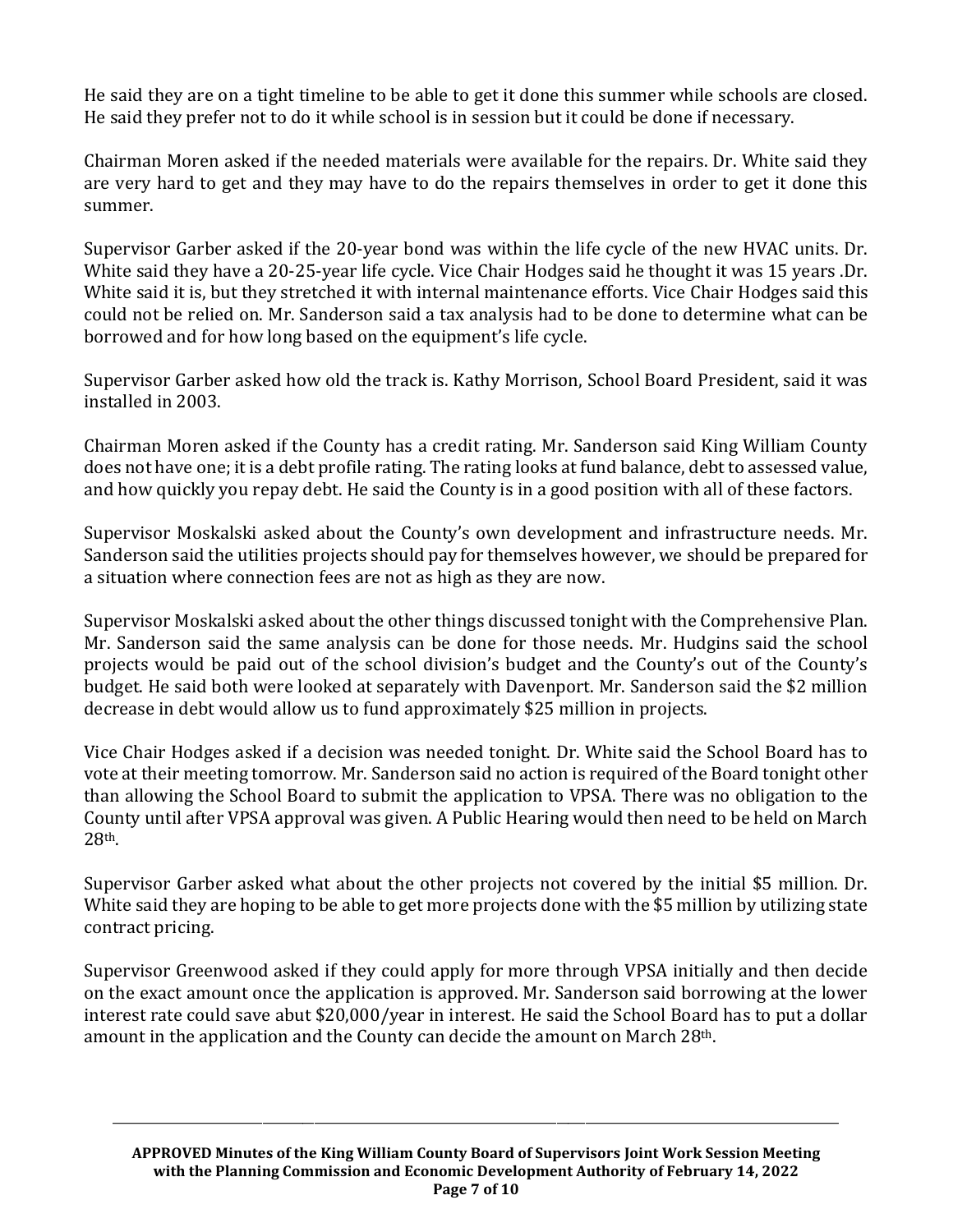The general consensus of the Board was for the School Board to apply for \$6 million and the County will make their final decision after the March 28<sup>th</sup> Public Hearing.

# **5.b. Sheriff's Department Annual Report – Jeff Walton, Sheriff**

Sheriff Walton presented the Department's Annual Report. He gave an agency overview, went over the department's goals and objectives, and outlined major work plan initiatives completed in 2021 and planned for 2022. The agency received certification through the Virginia Law Enforcement Professional Standards Commission (VLEPCS). Three new deputies joined the force and two deputies graduated from the Rappahannock Criminal Justice Academy. He went over the department's community involvement and recapped activity reports for the year.

The biggest growth the department has seen is in Court Security and prisoner transport due to the increase in jury trials. Traffic summons decreased due to less deputies being on the streets. The video magistrate system was moved into the existing secure inmate holding area and all deputies have been outfitted with body worn cameras which activate whenever they are on a call and have public contact. Seven deputies were promoted to new assignments within the department.

Chairman Moren noted the Compensation Board says the department needs two more positions. Sheriff Walton said he's not sure if they're funded positions.

Vice Chair Hodges asked if they've gotten any applicants since the video has gone out. Sheriff Walton said Sgt. Upshaw made a recruitment video as they're having a hard time getting recruits and applicants. Chairman Moren asked if salary is a factor. Sheriff Walton said yes. Supervisor Garber asked if we are losing people to other localities. Sheriff Walton said yes; other localities have better career development opportunities. He also said law enforcement officers in general have gotten a bad rap and it's difficult to get applicants.

## **5.c. Fire & EMS Department Update – Stacy Reaves, Fire Chief**

This agenda item was cancelled due to time constraints.

## **5.d. Acceptable Use Policy – Travis Wolfe, Systems Engineer**

This agenda item was cancelled due to time constraints.

### **5.e. Resolution 22-10 – Recognizing and Honoring February 2022 as Black History Month – Percy Ashcraft, County Administrator**

Vice Chair Hodges made a motion to adopt Resolution 22-10 - Recognizing and Honoring February 2022 as Black History Month; seconded by Supervisor Garber. The Chairman called for any discussion. The members were polled: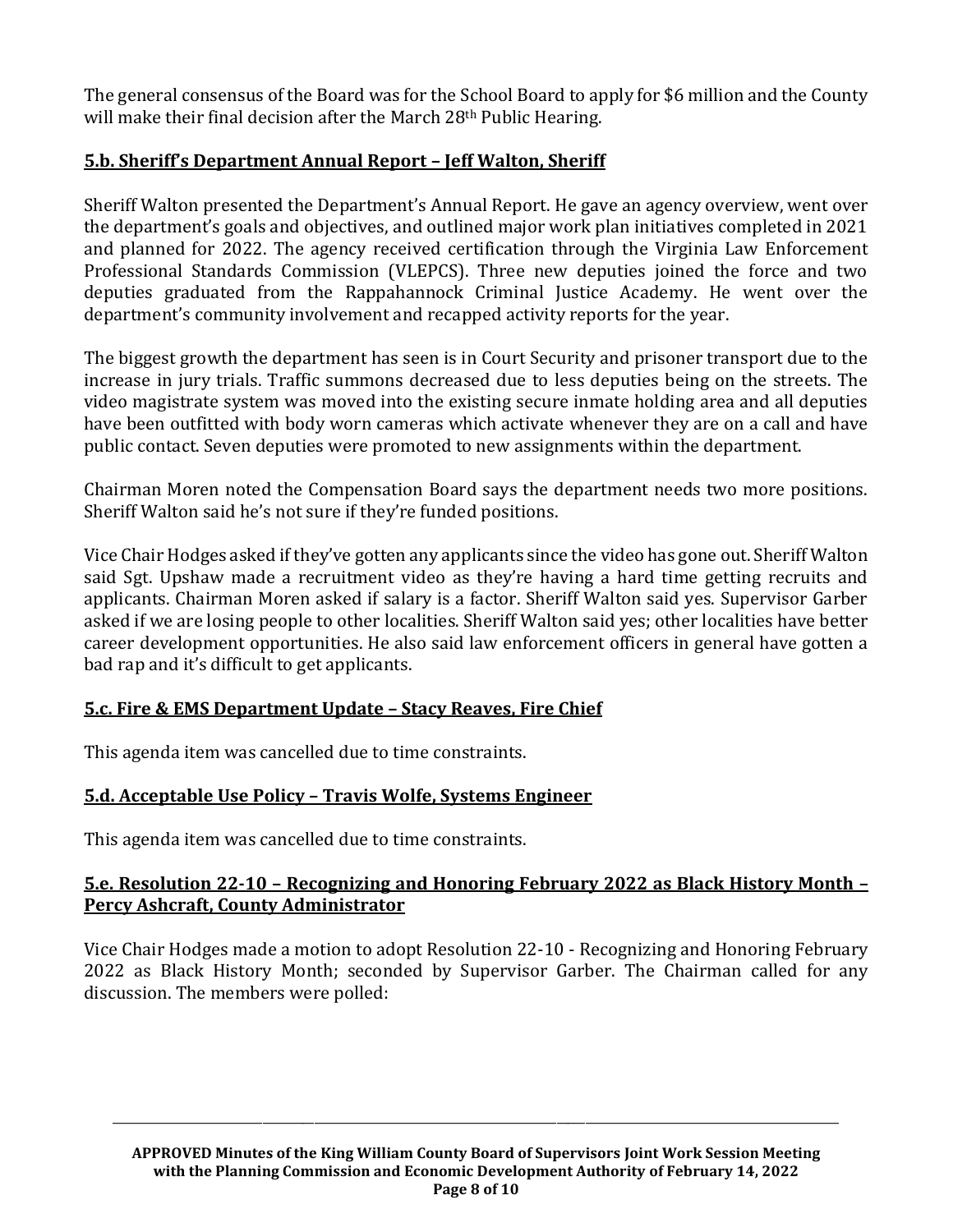| Supervisor, 4th District: C. Stewart Garber, Jr.         | Ave |
|----------------------------------------------------------|-----|
| Supervisor, 2nd District: Travis J. Moskalski            | Ave |
| Supervisor, 3rd District: Stephen K. Greenwood           | Aye |
| Supervisor, 1st District: William L. Hodges - Vice Chair | Ave |
| Supervisor, 5th District: Edwin H. Moren, Jr. - Chairman | Aye |

# **RESOLUTION 22-10 RECOGNIZING AND HONORING FEBRUARY 2022 AS BLACK HISTORY MONTH**

**WHEREAS,** in 1926, Black historian, author, journalist and founder of the Association for the Study of African American Life and History, Carter G. Woodson, launched "Negro History Week" with the purpose of bringing attention to the need for acknowledging and accurately representing Black history in schools; and

**WHEREAS,** Woodson once remarked, "If a race has no history, it has no worthwhile tradition, it becomes a negligible factor in the thought of the world, and it stands in danger of being exterminated"; and

**WHEREAS,** Black United Students and Black educators at Kent State University used the foundation laid by Woodson to found Black History Month on February 1, 1970, and six years later the month was officially recognized by the federal government during the nation's bicentennial; and

**WHEREAS,** the Association for the Study of African American Life and History (ASALH), the founders of Black History Month, announced that the 2022 theme of Black History Month is "Black Health and Wellness," exploring the legacy of Black scholars and medical practitioners in Western medicine, and considering the activities, rituals and initiatives that Black communities have done to be well.

**WHEREAS,** Black History Month is a time to recognize and honor the many people, events, and significant contributions of Black people to our community, nation, and world; and

**WHEREAS,** over 3,000 Black people live, work, and play in King William County and make significant contributions to our economy, arts and culture, science, education, and more;

**NOW THEREFORE, BE IT RESOLVED** that the King William County Board of Supervisors does hereby recognize and honor February 2022 as Black History Month.

**DONE** this 14th day of February, 2022.

# **5.f. Appointment of Supervisor to the Planning Commission – Andrew McRoberts, County Attorney**